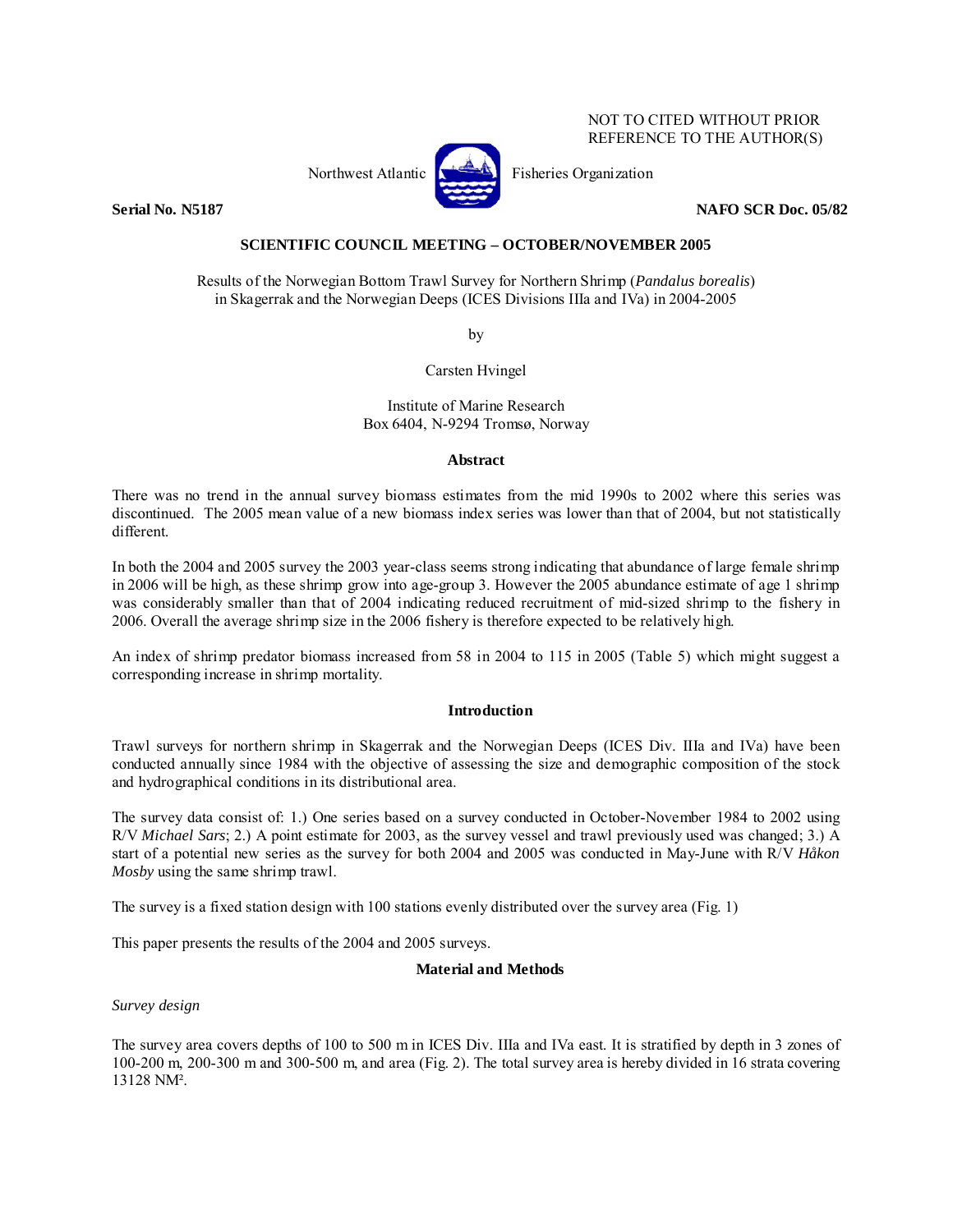Trawling is repeated annually on 100 evenly distributed fixed stations, giving an areal coverage of 1 haul per 1312 NMm². Tow duration was 1 hour until 1989 when it was reduce to ½ hour tows. No compensation for diurnal vertical migrations is made.

In 2004 and 2005 the survey was carried out in May-June with the R/V *Håkon Mosby* (701 GRT) using a Campelen 1800/35 bottom trawl. Mesh size in the cod-end was 22 mm with a 6 mm lining. A fixed trawl geometry is assumed.

CTD casts were made at each station. The data are not analysed.

### *Stock size indices*

The swept area was estimated by applying a wingspread of 11.7 m (Teigsmark and Øynes, 1983) to tow-length. Tow length was time towed multiplied by an average towing speed of 3 knots. The swept area is thus  $0.019 \text{ NM}^2/\text{hour}$ .

The catch in each tow divided by the swept area represents a sample of shrimp density in a stratum. From these samples the mean and standard error of the density in each stratum was calculated and multiplied by the area of the stratum to give an estimate of stratum biomass and abundance. Standard error was calculated as B  $*$  0.985 Cochran (1977) for strata with only one tow. The means and their standard errors for the 16 strata were summed to give the overall values for the survey area.

A biomass index of shrimp predators were constructed as average catch/NM over all hauls of 22 fish species or species' groupings (Table 5).

### *Biological samples*

Samples of 250-300 specimens are taken from each trawl haul, sorted by sexual characteristics, and measured to the nearest mm below (carapace length, cpl, as defined in Allen, 1959; McCrary, 1971). The length- and sex frequency distribution in the samples was weighted by total catch and stratum area to obtain estimates of the overall distribution. The length distribution was then split into age groups by modal analysis using the application MIX (Macdonald and Pitcher, 1979) to produce indices of abundance at age.

The mean length at sex change was estimated by fitting a logistic function to the percentage of females in 1mm length intervals.

#### **Results**

#### *Area coverage*

Due to weather and time constraints and a number of invalid tows only 58 tows from the 2004 survey and 83 tows from the 2005 survey were available for analyses (Table 1).

### *Biomass indices*

The biomass indices increased in the late 1980s to early 1990s, was stable until the mid-1990s where after it started fluctuating at a slightly higher level (Fig. 3). This series was discontinued in 2002. The 2005 mean value is lower than that of 2004, but not statistically different (Table 2).

### *Size, age and sex distribution*

The mean size of males increased from 15 mm cpl in 2004 to 16 mm cpl in 2006 while the mean size of females remained close to 21 mm cpl (Table 3). Estimated cpl at which 50% of the individuals had changed sex  $(L_{50})$ increased from 18 mm in 2004 to 19 mm in 2005 (Table 3).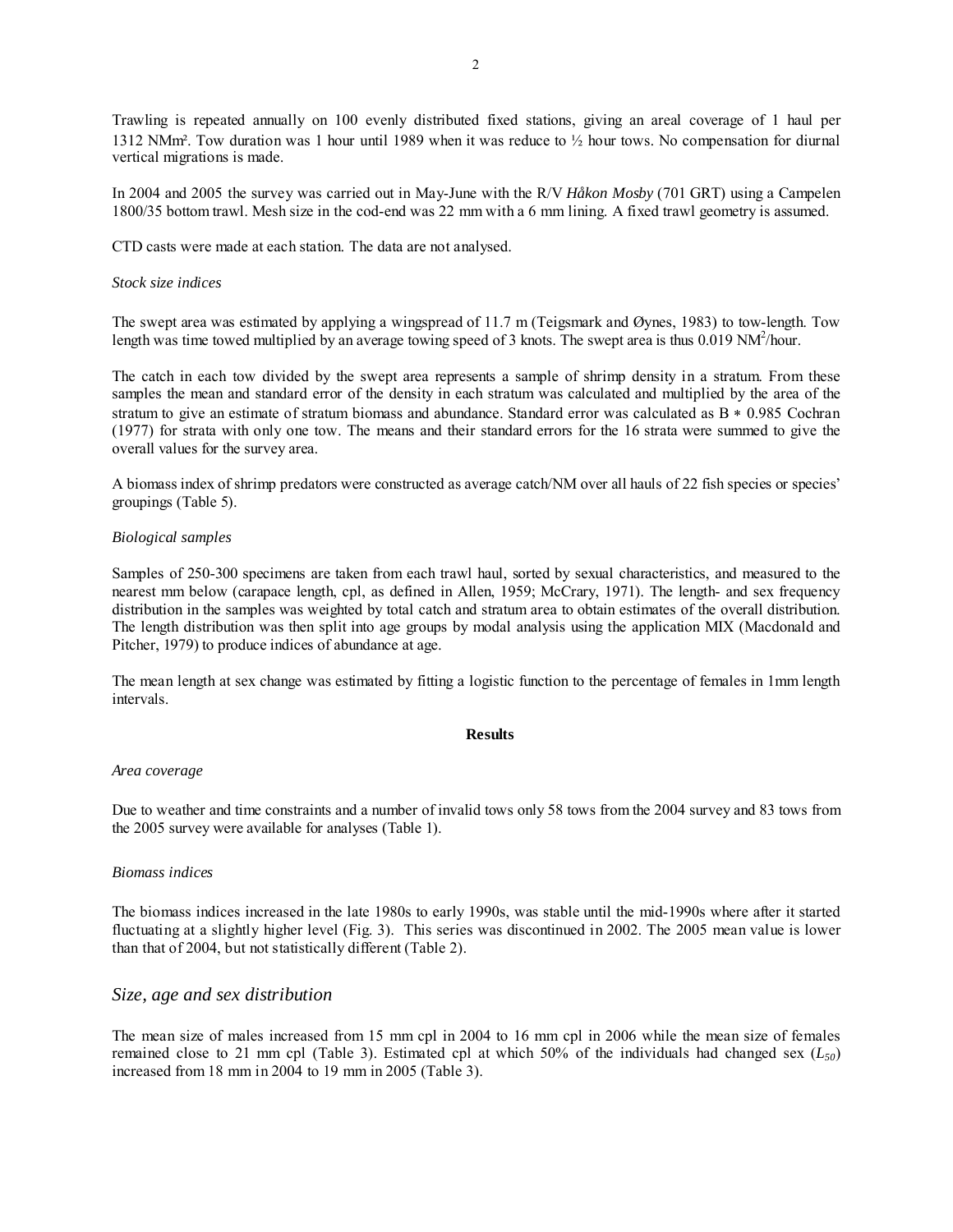3

The estimated size distribution of 2004 showed a large mode of mainly males at 15 mm cpl (Fig. 4, Table 3) in 2005 which was assigned to age-group 1 in the modal analyses (Table 4). These shrimp may be recognised as large mixed male and female mode at around 18-19 mm cpl in 2005 (age-group 2 in Table 4). This might indicate a high abundance of large female shrimp in 2006 as these shrimp grow into age-group 3.

However the 2005 mode at 15 mm (age 1) is considerably smaller than that of 2004 (Fig. 4). The estimated mean abundance of age 1 shrimp in 2005 is only half of the 2004 estimate indicating reduced recruitment of mid-sized shrimp to the fishery in 2006.

Overall the average shrimp size in the 2006 fishery is therefore expected to be relatively high.

*Predator abundance* 

An index of shrimp predator biomass increased from 58 in 2004 to 115 in 2005 (Table 5)

### **References**

ANON. 2004. Report of the Pandalus assessment working group. *ICES C.M. Doc*., 2005/ACFM:05, 74 p.

ALLEN, J. A., 1959. On the biology of *Pandalus borealis* Krøyer, with reference to a population off the Northumberland coast*. J. Mar. Biol. Assoc. U.K*., **38**: 189-220.

COCHRAN, W. G., 1977. Sampling techniques, 3rd edition. John Wiley & Sons, New York, 428 p.

- MCCRARY, J. A., 1971. Sternal spines as a characteristic for differentiating between females of some Pandalidae*. J. Fish. Res. Board Can*., **28**: 98-100.
- MACDONALD, P. D. M., T. J. PITCHER. 1979. Age-groups from size-frequency data: A versatile and efficient method of analyzing distribution mixtures. *J. Fish. Res. Board Can*., **36**: 987-1001.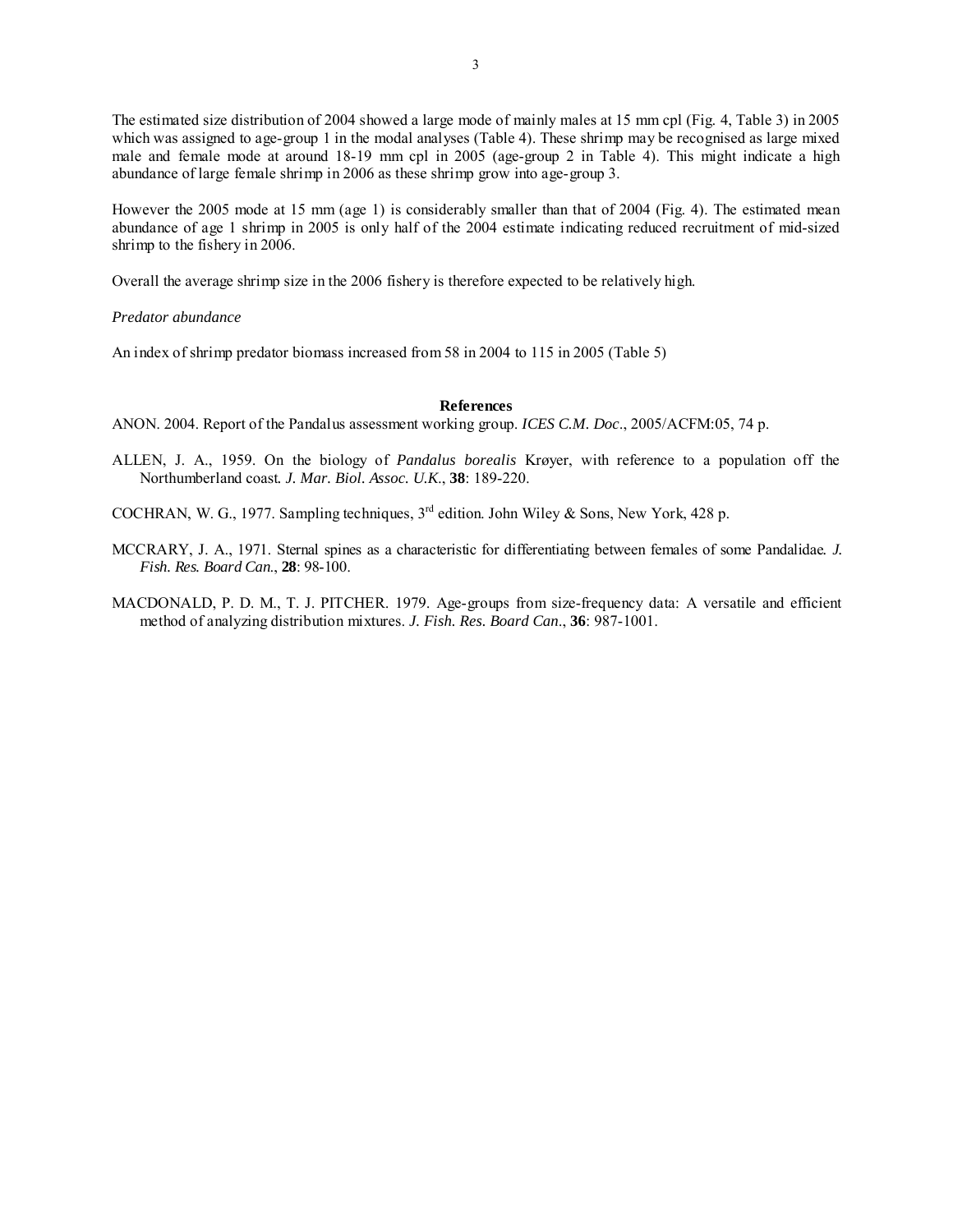| 2004                    |         |       |                  |                  |              |                |                  |
|-------------------------|---------|-------|------------------|------------------|--------------|----------------|------------------|
| Stratum                 | Depth   | Area  | Hauls            | <b>Biomass</b>   | <b>SE</b>    | Abun.          | <b>SE</b>        |
| 1                       | 100-200 | 2794  |                  |                  |              |                |                  |
| $\overline{c}$          | 200-300 | 1819  | 4                | 3.59             | 0.92         | 568            | 144              |
| $\overline{\mathbf{3}}$ | 100-200 | 342   |                  |                  |              |                |                  |
| $rac{4}{5}$             | 200-300 | 1824  | 4                | 2.83             | 1.09         | 761            | 310              |
|                         | 100-200 | 1559  | 1                | $\boldsymbol{0}$ | 0.00         | $\mathbf{0}$   | 0                |
| 6                       | 200-300 | 1392  | $\overline{7}$   | 3.54             | 0.99         | 707            | 197              |
| 7                       | 300-500 | 860   | $\overline{4}$   | 1.53             | 0.25         | 296            | 43               |
| 8                       | 100-200 | 206   |                  |                  |              |                |                  |
| 9                       | 200-300 | 431   | 4                | 0.69             | 0.25         | 179            | 88               |
| 10                      | 300-500 | 299   | $\mathbf{1}$     | 0.4              | 0.39         | 54             | 53               |
| 11                      | 100-200 | 400   | 1                | 0.12             | 0.12         | 1              | $\overline{1}$   |
| 12                      | 200-300 | 295   | 6                | 1.39             | 0.27         | 316            | 77               |
| 13                      | 300-500 | 561   | 6                | 1.23             | 0.54         | 272            | 153              |
| 14                      | 100-200 | 1685  | $\overline{3}$   | 11.06            | 4.65         | 3294           | 1623             |
| 15                      | 200-300 | 957   | 13               | 4.65             | 0.61         | 1444           | 236              |
| 16                      | 300-500 | 1136  | $\overline{4}$   | 2.89             | 1.51         | 674            | 449              |
| Total                   |         | 16560 | $\overline{58}$  | 33.92            | 11.592       | 8566           | 3374             |
| 2005                    |         |       |                  |                  |              |                |                  |
| Stratum                 | Depth   | Area  | Hauls            | <b>Biomass</b>   | <b>SE</b>    | Abun.          | <b>SE</b>        |
| $\mathbf{1}$            | 100-200 | 2794  | $\mathbf{1}$     | 0                | $\mathbf{0}$ | $\overline{0}$ | $\boldsymbol{0}$ |
| $\overline{c}$          | 200-300 | 1819  | $\overline{4}$   | 3.79             | 0.65         | 593            | 99               |
| 3                       | 100-200 | 342   |                  |                  |              |                |                  |
| $\overline{\mathbf{4}}$ | 200-300 | 1824  | 3                | 5.46             | 3.03         | 1312           | 796              |
| 5                       | 100-200 | 1559  | 5                | 0                | 0.00         | $\theta$       | 0                |
| 6                       | 200-300 | 1392  | 6                | 3.16             | 1.13         | 664            | 230              |
| $\sqrt{ }$              | 300-500 | 860   | 4                | 1.9              | 0.60         | 363            | 104              |
| 8                       | 100-200 | 206   |                  |                  |              |                |                  |
| 9                       | 200-300 | 431   | 3                | 1.13             | 0.12         | 335            | 78               |
| 10                      | 300-500 | 299   | $\overline{2}$   | 0.58             | 0.10         | 123            | 33               |
| $\overline{11}$         | 100-200 | 400   | $\mathbf{1}$     | 1.58             | 1.56         | 436            | 429              |
| 12                      | 200-300 | 295   | 8                | 0.57             | 0.10         | 160            | 33               |
| 13                      | 300-500 | 561   | 8                | 0.91             | 0.26         | 212            | 73               |
| 14                      | 100-200 | 1685  | 16               | 3.37             | 0.90         | 1018           | 276              |
| 15                      | 200-300 | 957   | 13               | 3.15             | 0.39         | 920            | 102              |
| 16                      |         | 1136  | $\boldsymbol{7}$ | 4.5              | 2.27         | 1238           | 639              |
|                         | 300-500 |       |                  |                  |              |                |                  |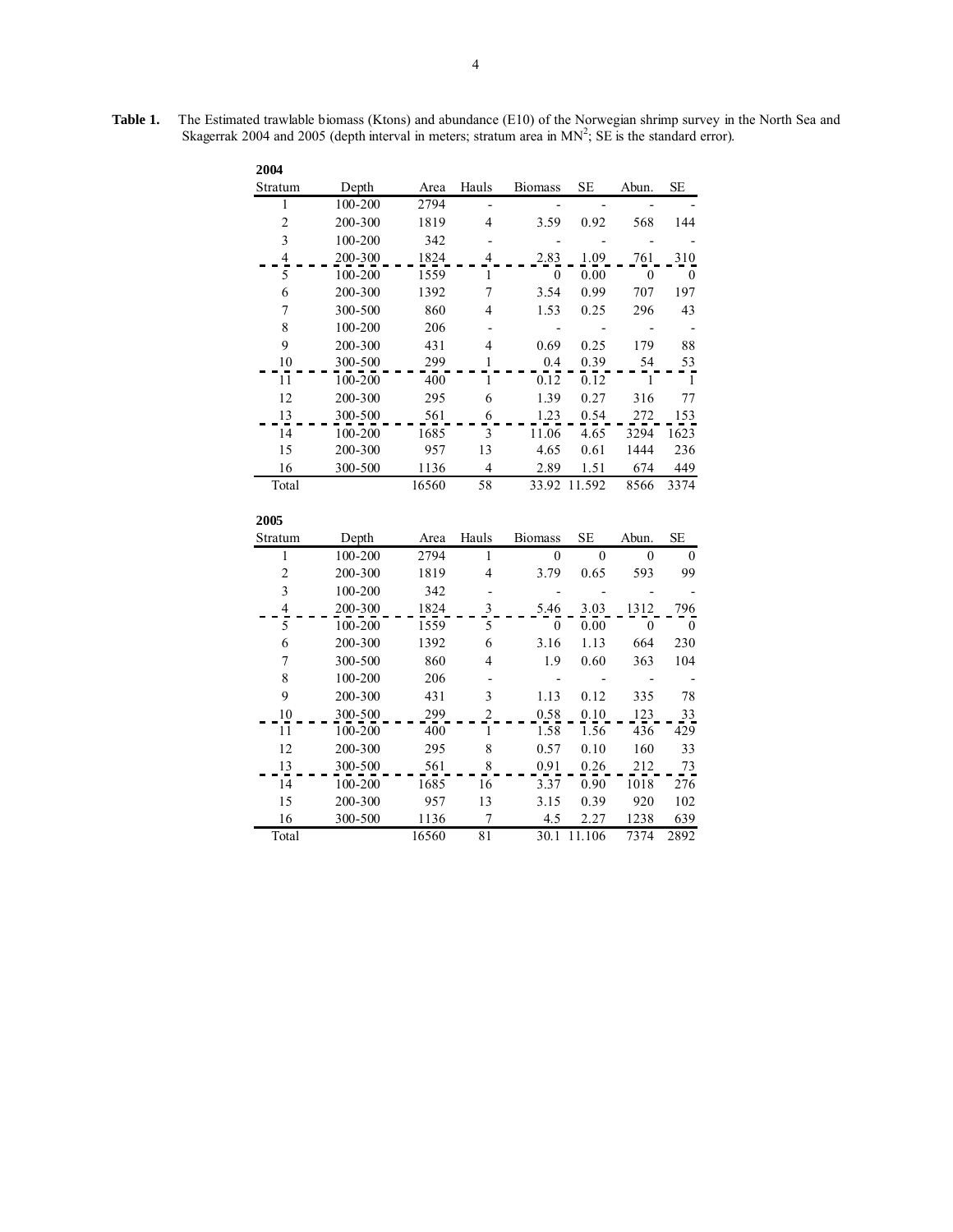Table 2. Estimated biomass indices (tons) by survey and stratum 1984-2005 (CV is the coefficient of variation; estimates of the different survey series are not comparable, see text).

|      | Survey |                          |                |                          |             |                    |      |        | Stratum                  |      |     |             |             |      |       |      |      | Total area |           |
|------|--------|--------------------------|----------------|--------------------------|-------------|--------------------|------|--------|--------------------------|------|-----|-------------|-------------|------|-------|------|------|------------|-----------|
| Year | Series |                          | $\overline{c}$ | 3                        | 4           | 5                  | 6    | $\tau$ | 8                        | 9    | 10  | 11          | 12          | 13   | 14    | 15   | 16   | Index      | <b>CV</b> |
| 1984 |        | 0                        | 2441           | $\blacksquare$           | 2144        | 4048               | 3093 | 1313   | $\overline{\phantom{a}}$ | 336  | 346 | 316         | $^{1)}$ 556 | 605  | 1253  | 1305 | 1535 | 19291      |           |
| 1985 |        | $^{(1)}$                 | 4768           | $\overline{\phantom{a}}$ | 1162        | 3288               | 2607 | 2016   | $\theta$                 | 815  | 475 | $^{1}$ 1900 | 794         | 840  | 4921  | 2664 | 4066 | 30316      |           |
| 1986 |        | $\Omega$                 | 2183           | $\blacksquare$           | 920         | $^{10}933$         | 1940 | 663    | $\blacksquare$           | 389  | 177 | $^{19}857$  | 540         | 618  | 1521  | 2073 | 733  | 13547      |           |
| 1987 |        | 88                       | 3765           | $\overline{\phantom{a}}$ | 2482        | 4103               | 3294 | 1237   | $\theta$                 | 1370 | 254 | 1470        | 584         | 419  | 2168  | 1350 | 964  | 23548      |           |
| 1988 |        | $\left($                 | 1126           | $\blacksquare$           | 720         | 373                | 1079 | 682    | $\theta$                 | 294  | 96  | 472         | 391         | 282  | 814   | 777  | 343  | 7449       |           |
| 1989 |        | $\overline{\phantom{a}}$ | 932            | $\overline{\phantom{a}}$ | 2347        | $^{19}898$         | 1722 | 1159   | $\overline{0}$           | 560  | 263 | 579         | 556         | 498  | 1375  | 1443 | 918  | 13248      |           |
| 1990 |        | $\theta$                 | 705            | 187                      | 3245        | <sup>1)</sup> 1067 | 2373 | 471    | $\Omega$                 | 647  | 171 | 1044        | 559         | 564  | 2088  | 1895 | 907  | 15920      |           |
| 1991 |        | $\theta$                 | 1903           | 1008                     | 2612        | 189                | 2851 | 1053   | 152                      | 725  | 189 | 740         | 526         | 716  | 2163  | 2683 | 1312 | 18821      |           |
| 1992 |        | $\theta$                 | 615            | 717                      | 585         | 136                | 5743 | 2299   | $\Omega$                 | 568  | 527 | 2091        | 951         | 669  | 3567  | 2550 | 1211 | 22229      |           |
| 1993 |        | $\left($                 | 1481           | 401                      | 4063        | $^{1)}$ 1487       | 1437 | 688    | $\overline{\phantom{a}}$ | 621  | 281 | 2596        | 758         | 728  | 2735  | 3823 | 1237 | 22336      |           |
| 1994 |        | $\Omega$                 | 1391           | 626                      | 2321        | 345                | 2439 | 1992   | $\blacksquare$           | 461  | 255 | 1627        | 468         | 844  | 3004  | 2284 | 1320 | 19377      |           |
| 1995 |        | $\Omega$                 | 2794           | $\blacksquare$           | 1420        | 202                | 4042 | 953    | $\sim$                   | 818  | 236 | 1836        | 513         | 665  | 2950  | 2076 | 1714 | 20220      |           |
| 1996 |        | $\theta$                 | 4901           | $\blacksquare$           | 1367        | 133                | 3576 | 1108   | $\sim$                   | 533  | 441 | 3590        | 616         | 921  | 4277  | 2456 | 1286 | 25205      |           |
| 1997 |        | $\Omega$                 | 7882           | $\blacksquare$           | 1995        | 416                | 3393 | 2406   | $\sim$                   | 764  | 349 | 1969        | 1530        | 1487 | 3199  | 3584 | 3169 | 32143      |           |
| 1998 |        | $\overline{\phantom{a}}$ | 5069           | $\blacksquare$           | 3357        | 586                | 2223 | 1049   | $\sim$                   | 682  | 401 | 1105        | 451         | 529  | 3186  | 2439 | 1378 | 22455      |           |
| 1999 |        | $\theta$                 | 5180           | $\blacksquare$           | 5360        | 3158               | 3254 | 1051   | $\sim$                   | 235  | 243 | 475         | 266         | 311  | 4560  | 2228 | 1596 | 27917      |           |
| 2000 |        | ۰                        | 3436           | $\blacksquare$           | 2664        | 1121               | 2181 | 695    | $\sim$                   | 343  | 158 | 939         | 380         | 286  | 4159  | 2495 | 1497 | 20354      |           |
| 2001 |        |                          | 5180           | $\theta$                 | 5360        | 3158               | 3254 | 1051   | $\blacksquare$           | 307  | 245 | 512         | 266         | 311  | 4560  | 2228 | 1596 | 28028      |           |
| 2002 |        | -                        | $^{11}3922$    | $\blacksquare$           | $^{1}$ 3104 | 459                | 3749 | 1847   | $\blacksquare$           | 1153 | 364 | 1403        | 496         | 411  | 5425  | 4470 | 3329 | 30133      |           |
| 2003 | 2      |                          |                | $\overline{\phantom{a}}$ | 1410        | 750                | 2770 | 840    | 300                      | 1240 | 430 | 480         | 770         | 960  | 2210  | 1950 | 850  | 14960      |           |
| 2004 | 3      |                          | 3590           | $\blacksquare$           | 2830        | $\sim$             | 3540 | 1530   |                          | 690  | 400 | 120         | 1390        | 1230 | 11060 | 4650 | 2890 | 33920      | 34%       |
| 2005 | 3      | 0                        | 3790           |                          | 5460        | $\theta$           | 3160 | 1900   | $\blacksquare$           | 1130 | 580 | 1580        | 570         | 910  | 3370  | 3150 | 4500 | 30100      | 37%       |

<sup>1)</sup>Estimated as an average of the stratum estimates scaled by overall biomass of the year.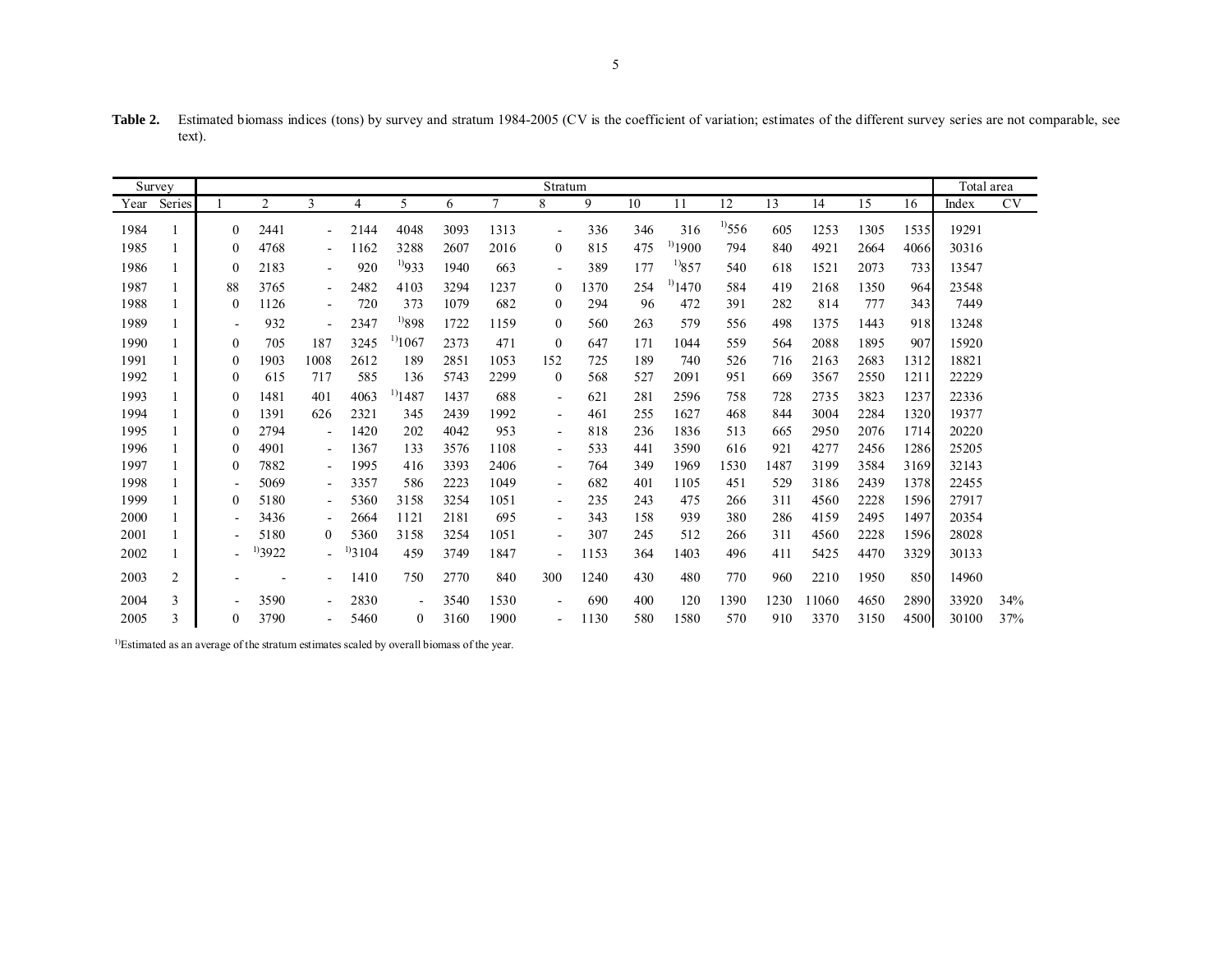**Table 3.** Indices of abundance and biomass, and mean carapace length (cpl) by sex, and estimated cpl at which 50% of the individuals had changed sex  $(L_{50})$ .

| Abund. (index) |    |     |     |             |                |    | Biomass (index) |                 |      | Mean cpl (mm) | $L_{50}$ mm |       |
|----------------|----|-----|-----|-------------|----------------|----|-----------------|-----------------|------|---------------|-------------|-------|
| Year           |    |     | All | % $\varphi$ |                |    | All             | % $\mathcal{Q}$ |      |               |             |       |
| 2004           | 61 |     | 87  | 31%         | $\overline{5}$ | 19 | 34              | 55%             |      | 150 213 169   |             | 18.03 |
| 2005           | 45 | 29. | 74  | 39%         | 13.            |    | 30              | 58%             | 16 I |               | 18 O        | 19 04 |

**Table 4.** Mean carapace length (cpl), and relative within and between year abundance of age classes as calculated by applying modal analysis (MIX (MCdonnald and Pitcher, 1979)) to the overall survey estimates of stock length frequency distribution

|      | mean cpl (mm)  |      |       |      | <b>SE</b>                |      |  |      | Proportions | SE          |                  |      |
|------|----------------|------|-------|------|--------------------------|------|--|------|-------------|-------------|------------------|------|
|      |                | 2    | $3+$  |      | 2                        | $3+$ |  |      | 2           | $3+$        | 2                | $3+$ |
| 2004 | 14.8           | 18.2 | 21.25 | 0.06 | $\overline{\phantom{0}}$ | 1.1  |  | 0.57 | 0.22        | 0.21        | $0.05$ 0.16 0.12 |      |
|      | 2005 14.6      | 18.2 | 22.6  | 0.21 | 0.14                     | 0.3  |  | 0.32 |             | $0.45$ 0.23 | $0.04$ 0.06 0.03 |      |
|      |                |      |       |      |                          |      |  |      |             |             |                  |      |
|      | Abund.(index)  |      |       |      | <b>SE</b>                |      |  |      |             |             |                  |      |
|      |                | 2    | $3+$  |      | 2                        | $3+$ |  |      |             |             |                  |      |
| 2004 | 49.4           | 19.1 | 18.2  | 19.8 | 16.5                     | 13.2 |  |      |             |             |                  |      |
|      | 2005 23.6 33.2 |      | 17 0  | 9.7  | 137                      | 70   |  |      |             |             |                  |      |
|      |                |      |       |      |                          |      |  |      |             |             |                  |      |

**Table 5.** Estimated indices of predator biomass based on catch per NM recorded in the Norwegian shrimp survey.

| Species               | 2004          | 2005  |
|-----------------------|---------------|-------|
| Blue Whiting $=30$ cm | 5.4           | 12.7  |
| Saithe                | 20.4          | 68.4  |
| Cod                   | 1.9           | 3.3   |
| Roundnosed Grenadier  | 11.0          | 6.7   |
| Rabbit fish           | 9.5           | 4.5   |
| Haddock               | 0.8           | 3.3   |
| Redfishes             | 0.2           | 0.4   |
| Velvet Belly          | $1.5 -$       | 7.5   |
| Skates, Rays          | 1.9           | 02    |
| Long Rough Dab        | 0.3           | 0.6   |
| Hake                  | $1.5^{\circ}$ | 4.1   |
| Angler                | 2.0           | 0.6   |
| Witch                 | 1.1           | 0.2   |
| Dogfish               | 0.2           | 0.1   |
| Whiting               | 0.0           | 1.0   |
| <b>Blue Ling</b>      | 0.0           | 0.0   |
| Ling                  | 0.1           | 0.6   |
| Fourbearded Rockling  | 0.0           | 0.1   |
| Cusk                  | 0.3           | 0.4   |
| Halibut               | 0.0           | 0.6   |
| Pollack               | 0.0           | 0.2   |
| Greater Fork-beard    | 0.0           | 0.0   |
| Total                 | 58.1          | 115.4 |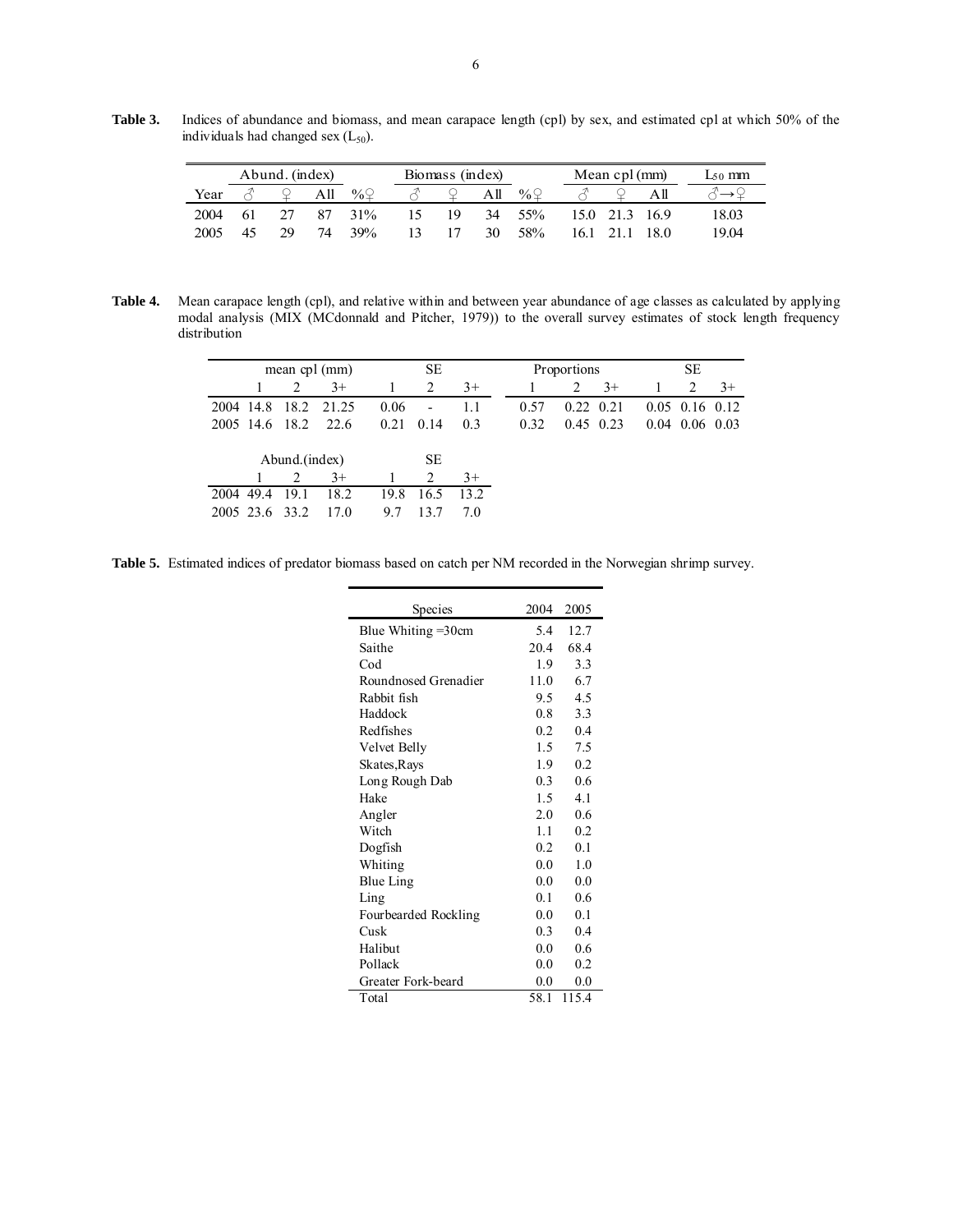

**Fig. 1.** Trawl stations of the Norwegian survey (squares are shrimp stations; triangles are Norway lobster stations).



**Fig. 2.** Stratification used in the Norwegian shrimp survey.